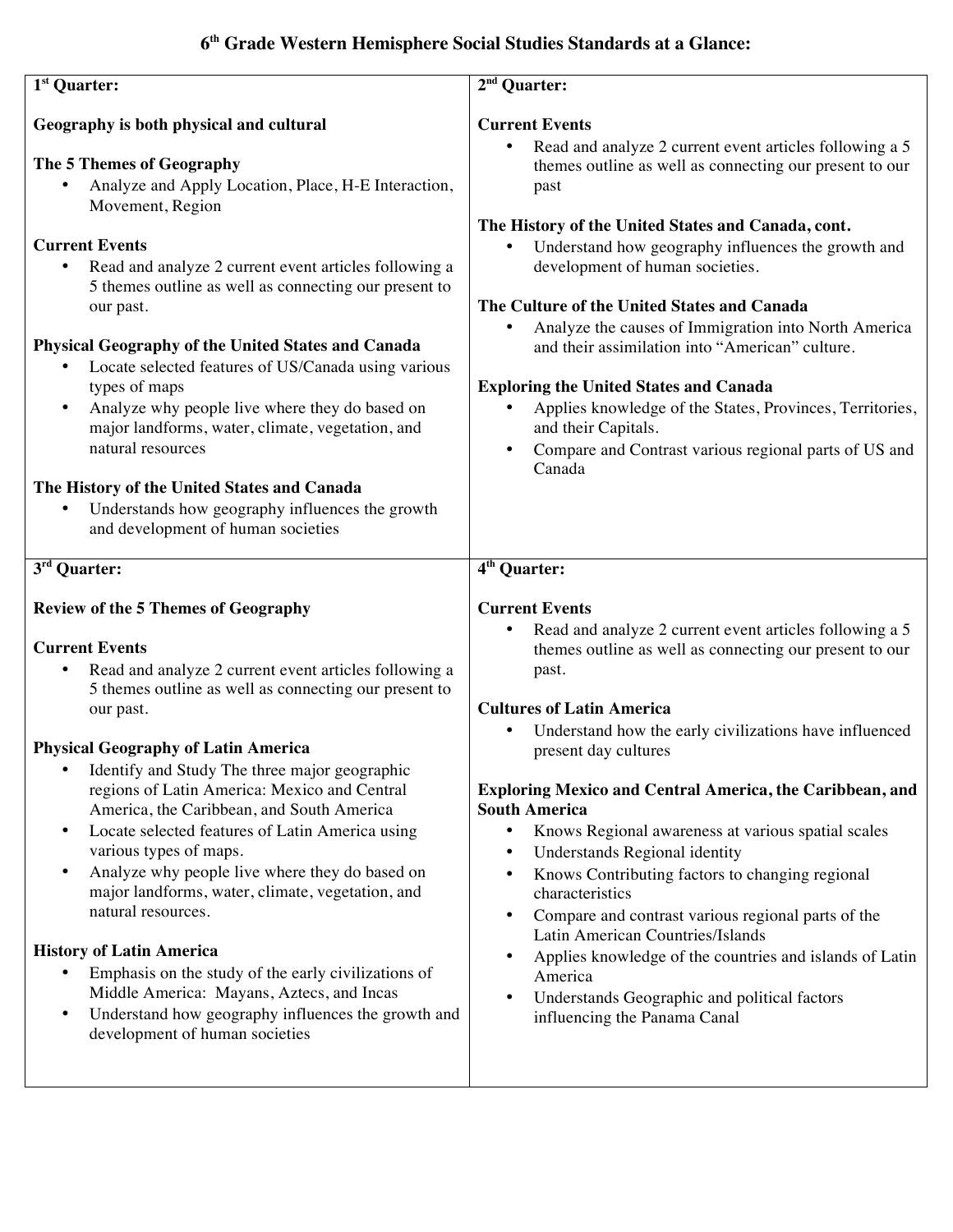## **7th Grade Eastern Hemisphere Social Studies Standards at a Glance:**

|    | 1 <sup>st</sup> Quarter:                                                                |    | $2nd$ Quarter:                                                                                         |
|----|-----------------------------------------------------------------------------------------|----|--------------------------------------------------------------------------------------------------------|
|    | 1. Identify the Five Themes of Geography                                                |    | 1. Explain how the geography and government of                                                         |
|    | 2. Describe how geographers organize the Earth into                                     |    | ancient Greece influenced people and events                                                            |
|    | four hemispheres                                                                        |    | 2. Identify the major city-states of Greece (ex:                                                       |
|    | 3. Understand the Dionysius and Common Era                                              |    | Athens, Sparta, Corinth, Argos)                                                                        |
|    | Systems of numbering years<br>4. Understand patterns of change and continuity in        | 3. | Identify the impact and achievements of the Greeks                                                     |
|    | the historical succession of related events                                             |    | in art, math, science, philosophy, and politics<br>4. Explain the importance of Rome's location on its |
|    | 5. Define and explain the characteristics of a                                          |    | development as a military, economic and cultural                                                       |
|    | civilization                                                                            |    | power in the Mediterranean region                                                                      |
| 6. | Understand the major characteristics of                                                 |    | 5. Describe the status and role of women in Roman                                                      |
|    | civilization and the development of civilizations                                       |    | society                                                                                                |
|    | in Mesopotamia, Egypt, and the Indus Valley                                             |    | 6. Compare and contrast the strengths and weaknesses                                                   |
| 7. | Describe how the natural environment of West                                            |    | of a Democracy vs. a Republic                                                                          |
|    | Africa affected the growth of states, towns, and                                        |    | 7. Analyze the impact of Christianity on the Roman                                                     |
|    | trade.                                                                                  |    | Empire                                                                                                 |
|    |                                                                                         |    | 8. Describe and locate the influences of Roman                                                         |
|    |                                                                                         |    | government, law, religion, language, and                                                               |
|    |                                                                                         |    | architecture in Western civilization<br>4 <sup>th</sup> Quarter:                                       |
|    | $\overline{\mathbf{3}}^{\text{rd}}$ Quarter:                                            |    |                                                                                                        |
|    | 1. Describe the events that occurred in Europe                                          |    | 1. Explain the importance of the Industrial                                                            |
|    | during the Dark Ages.                                                                   |    | Revolution's innovations and the effect they had on                                                    |
| 2. | Explain the importance the Muslim Empire had                                            |    | rural versus urban life.                                                                               |
|    | on preserving ancient texts as well as                                                  |    | 2. Compare and contrast the strengths and weaknesses                                                   |
|    | developments in mathematics and the sciences.                                           |    | of monarchical rule versus communism.                                                                  |
| 3. | Identify the impact and achievements of Asian                                           |    | 3. Identify the participants in World War I and                                                        |
|    | Empires and Dynasties.                                                                  |    | understand why the war grew so large so quickly.                                                       |
|    | 4. Analyze how Silk Road traders were able to                                           |    | 4. Analyze the time period between World Wars I and                                                    |
|    | diffuse various cultural beliefs from Asia and                                          |    | II in order to understand how they impacted the                                                        |
|    | Europe along with the Middle East                                                       |    | start of the Second World War.                                                                         |
|    | 5. Understand and explain the events leading to, as                                     |    | 5. Describe the major people and events involved in                                                    |
|    | well as during, the Renaissance Period in Europe.                                       |    | World War II.                                                                                          |
|    | 6. Describe the important people and events of the                                      |    | 6. Understand how the Cold War years have impacted                                                     |
|    | Protestant Reformation and what lasting affects it<br>had on life in Europe and beyond. |    | our world today.                                                                                       |
|    | 7. Analyze and explain the Enlightenment and                                            |    |                                                                                                        |
|    | Scientific Revolution periods.                                                          |    |                                                                                                        |
|    | 8. Name the features and participants in the slave                                      |    |                                                                                                        |
|    | trade                                                                                   |    |                                                                                                        |
|    | 9. Analyze the scramble for Africa including its                                        |    |                                                                                                        |
|    | positive and negative consequences                                                      |    |                                                                                                        |
|    |                                                                                         |    |                                                                                                        |
|    |                                                                                         |    |                                                                                                        |
|    |                                                                                         |    |                                                                                                        |
|    |                                                                                         |    |                                                                                                        |
|    |                                                                                         |    |                                                                                                        |
|    |                                                                                         |    |                                                                                                        |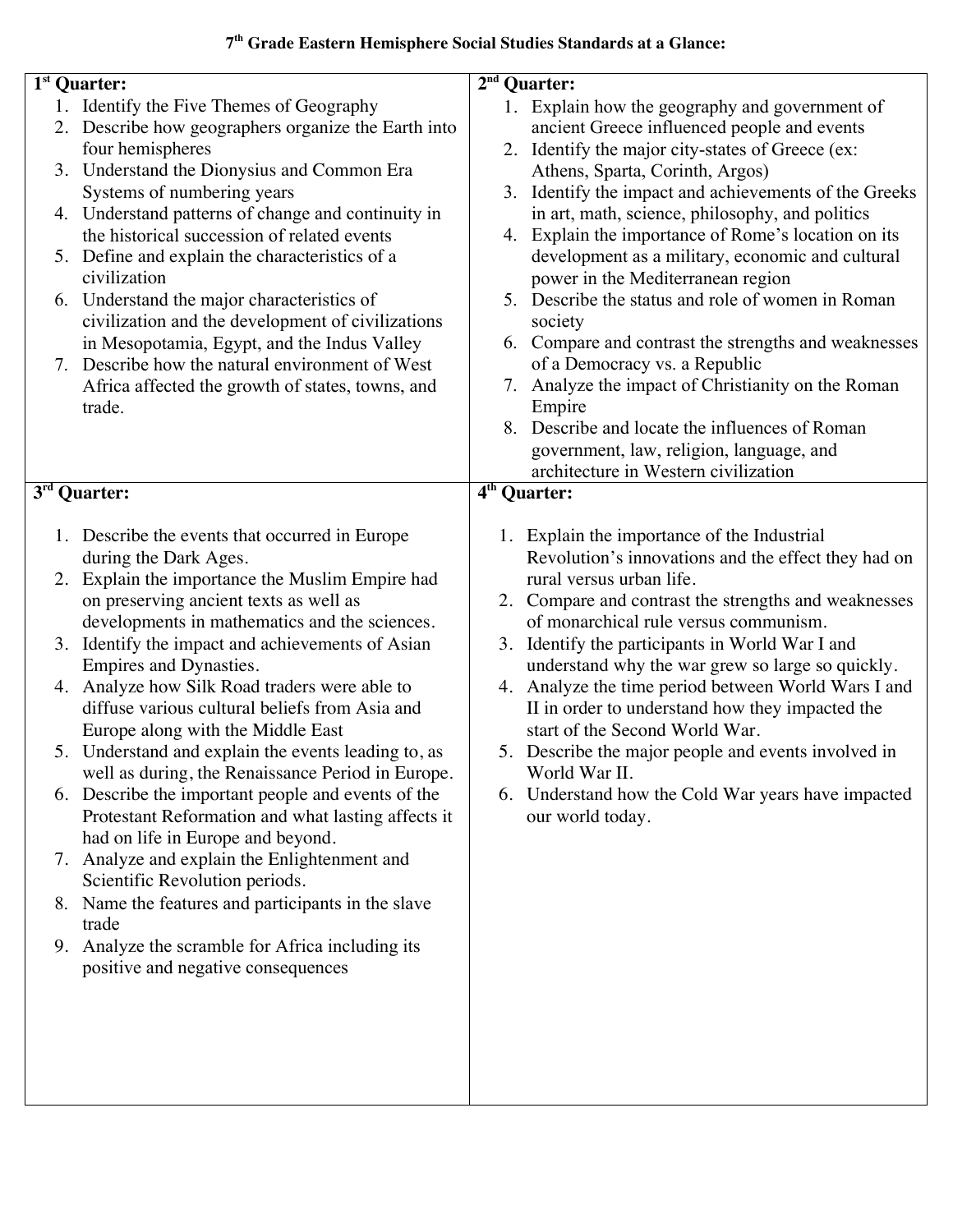## **8th Grade US History Standards at a Glance:**

| $\overline{1}$ <sup>st</sup> Quarter:                                                                                                                                                                                                                                                                                                                                                                                                                                                                                                                                                                                                                                                                                                                                                                                                                                                                                                                                                                                | 2 <sup>nd</sup><br><b>Quarter:</b>                                                                                                                                                                                                                                                                                                                                                                                                                                                                                                                                                                                                                                                                                                                                                                                                                                                                                                                                                                                                                                                                                                                                                                                                                                                                                                                                                                                                                                                                                                                        |
|----------------------------------------------------------------------------------------------------------------------------------------------------------------------------------------------------------------------------------------------------------------------------------------------------------------------------------------------------------------------------------------------------------------------------------------------------------------------------------------------------------------------------------------------------------------------------------------------------------------------------------------------------------------------------------------------------------------------------------------------------------------------------------------------------------------------------------------------------------------------------------------------------------------------------------------------------------------------------------------------------------------------|-----------------------------------------------------------------------------------------------------------------------------------------------------------------------------------------------------------------------------------------------------------------------------------------------------------------------------------------------------------------------------------------------------------------------------------------------------------------------------------------------------------------------------------------------------------------------------------------------------------------------------------------------------------------------------------------------------------------------------------------------------------------------------------------------------------------------------------------------------------------------------------------------------------------------------------------------------------------------------------------------------------------------------------------------------------------------------------------------------------------------------------------------------------------------------------------------------------------------------------------------------------------------------------------------------------------------------------------------------------------------------------------------------------------------------------------------------------------------------------------------------------------------------------------------------------|
| Analyzes and evaluates primary sources and secondary<br>sources from the Colonial Period and the American<br>Revolution<br>Analyzes history from multiple perspectives/views<br>$\bullet$<br>Analyzes the political, cultural, economic, and religious<br>$\bullet$<br>forces that motivated the English to establish colonies in<br>North America<br>Explains the role of Christianity in the development of the<br>$\bullet$<br>Thirteen Colonies.<br>Analyzes the role and impact of slavery<br>$\bullet$<br>Analyzes how geography influenced the development of<br>$\bullet$<br>the Thirteen Colonies<br>Analyzes how Native American societies changed as a<br>$\bullet$<br>result of expanding European settlement<br>Analyzes how the French and Indian War shifted the<br>$\bullet$<br>balance of power in North America<br>Analyzes the causes and effects of the American<br>$\bullet$<br>Revolution<br>Determines how people, history, and geography influence<br>$\bullet$<br>current events and issues | Analyzes and evaluates primary sources and secondary<br>$\bullet$<br>sources from the American Revolution.<br>Analyzes how Native American societies changed as a<br>result of expanding European settlement<br>Analyzes the role and impact of slavery<br>$\bullet$<br>Analyzes the causes and effects of the American Revolution<br>$\bullet$<br>Analyzes the meaning and significance of the Declaration<br>of Independence and how the document reflects some<br>Christian values<br>Compares and contrasts the strengths and weaknesses of the<br>$\bullet$<br>Articles of Confederation<br>Analyzes how the U.S. Constitution reflects the ideals of<br>the Founding Fathers<br>Analyzes the major compromises made at the<br>$\bullet$<br><b>Constitutional Convention</b><br>Analyzes the three branches of government in the<br>Constitution<br>Explains how the electoral college works<br>$\bullet$<br>Analyzes the significance of the Bill of Rights and its<br>$\bullet$<br>application to present-day situations<br>Determines how people, history, and geography are related<br>to specific current events and issues                                                                                                                                                                                                                                                                                                                                                                                                                     |
|                                                                                                                                                                                                                                                                                                                                                                                                                                                                                                                                                                                                                                                                                                                                                                                                                                                                                                                                                                                                                      |                                                                                                                                                                                                                                                                                                                                                                                                                                                                                                                                                                                                                                                                                                                                                                                                                                                                                                                                                                                                                                                                                                                                                                                                                                                                                                                                                                                                                                                                                                                                                           |
| $\overline{3}^{\rm rd}$ Quarter:<br>Analyzes and evaluates primary sources and secondary<br>sources<br>Analyzes the U.S. Constitution including the Bill of<br>$\bullet$<br>Rights and its application to present-day situations<br>Analyzes the development and impact of the American<br>$\bullet$<br>party system<br>Analyses the cause and effects of the War of 1812<br>$\bullet$<br>Analyzes and explains how the Industrial Revolution,<br>$\bullet$<br>increasing immigration, the rapid expansion of slavery,<br>and the westward movement (Louisiana Purchase.<br>concept of Manifest Destiny, Louis and Clark expedition,<br>etc.) changed peoples' lives and led to regional tensions<br>Explains how individuals and the values those individuals<br>$\bullet$<br>held had an impact on history (e.g. missionaries,<br>explorers, etc.).<br>Determines how people, history, and geography influence<br>$\bullet$<br>current events and issues                                                           | 4 <sup>th</sup><br><b>Quarter:</b><br>Analyzes the social, political and cultural impact of the idea<br>$\bullet$<br>of Manifest Destiny (e.g. controversy over the Oregon<br>Territory, Texas Independence, causes and effects of<br>Mexican - American War, etc.)<br>Examines how United States territorial expansion between<br>$\bullet$<br>1801 and 1861 impacted Native Americans and other<br>nations (e.g. how Andrew Jackson's presidency affected<br>Native Americans including the Indian Removal Act, Trail<br>of Tears, etc.)<br>Analyzes different economic, cultural, and social<br>characteristics of slavery after 1800 (e.g. the ending of the<br>Atlantic slave trade, how slaves forged their own culture in<br>the face of oppression, the role of the plantation system in<br>shaping slaveholders and the enslaved, the experiences of<br>escaped slaves)<br>Examines the significance of the $19th$ century reform<br>$\bullet$<br>movements and their impact on American society<br>Analyzes the economic, social, and cultural differences<br>$\bullet$<br>between the North and South from 1800-1865<br>Analyzes the main causes and effects of the United States<br>Civil War<br>Examines the meaning and significance of the<br>Emancipation Proclamation and the Gettysburg Address<br>Analyzes the values held by specific people and groups<br>$\bullet$<br>who influenced history and the role their values played in<br>their decision making (e.g. Andrew Jackson, Abraham<br>Lincoln, etc.)<br><b>McREL Standards</b> |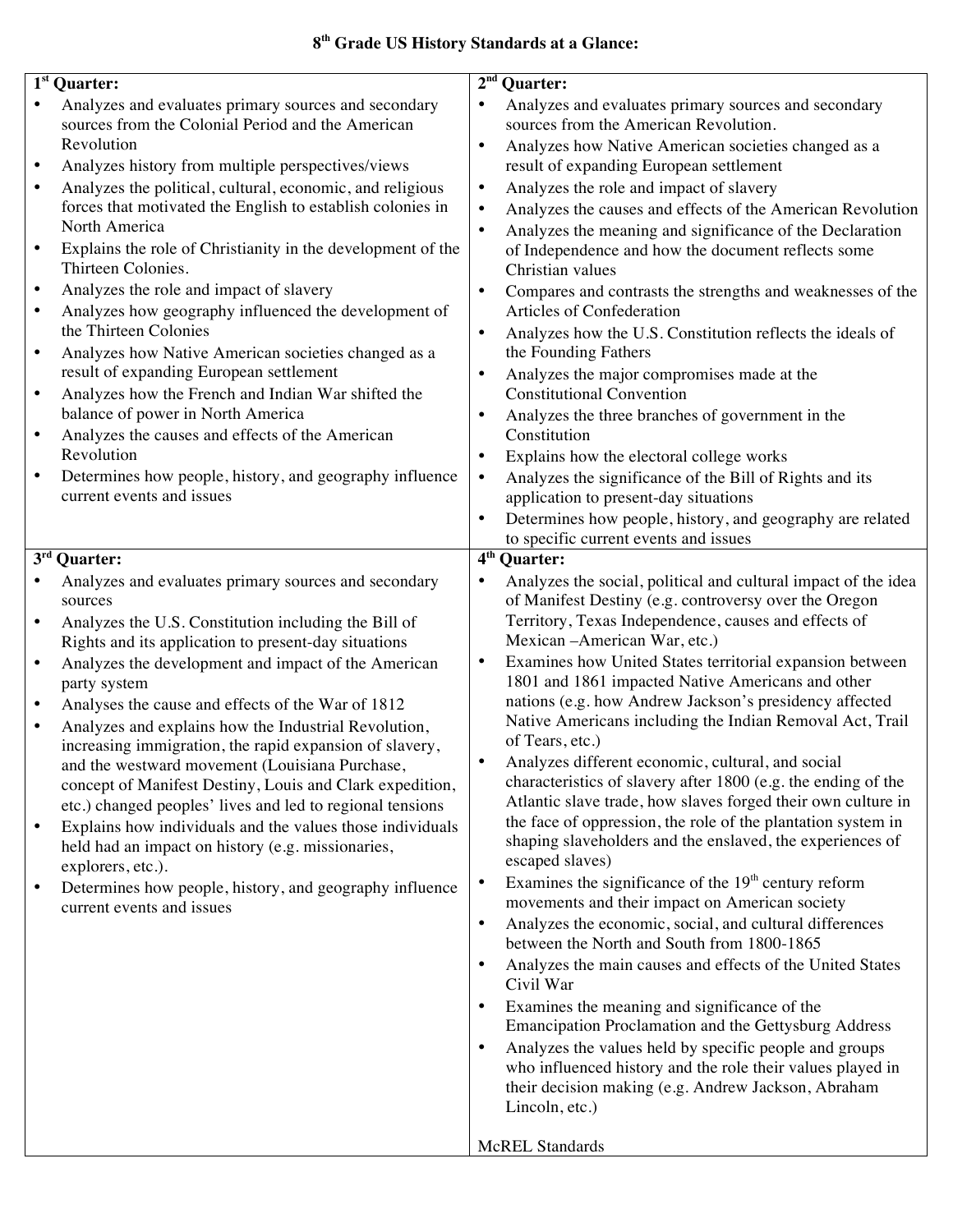# **9th Grade United States History & Geography Standards at a Glance:**

| (A review of 8 <sup>th</sup> grade US History Curriculum)<br>Unit Two: The Birth of Modern America (1877-1901)<br>Unit One: Creating a Nation (Beginnings to 1877)<br>Unit Three: Imperialism and Progressivism (1890-1920)<br>Explain how geography impacts the exploration,<br>Explain how the United States changes politically,<br>$\bullet$<br>colonization, and development of the New World<br>last quarter of the 19 <sup>th</sup> century.<br>after Columbus.<br>Examine the political, economic, social, and religious<br>٠<br>factors that led to the development of the English<br>colonies of North America.<br>for Native American cultures.<br>Explain the causes and immediate consequences of<br>$\bullet$<br>$\bullet$<br>the American Revolution and how the Founding<br>Fathers use their Christian values to influence the<br>establishment of a new governmental system.<br>Explain how the causes and results of the Spanish-<br>Describe the major events and consequences of the<br>American War lead to an imperialistic American<br>$\bullet$<br>early years of the American Republic.<br>foreign policy.<br>Examine the major events of the antebellum period<br>$\bullet$<br>and the main political, economic, religious, and social<br>era leaders.<br>causes of the US Civil War.<br>Explain how Abraham Lincoln's moral leadership<br>$\bullet$<br>and vision preserve the Union and provide for a<br>"rebirth of freedom."<br>War One.<br>Examine the consequences of the US Civil War and<br>$\bullet$<br>Reconstruction Era.<br>3rd Quarter:<br>$\overline{4^{th}}$ Quarter:<br>Unit Four: Boom and Bust (1920-1941)<br>Unit Six: A Time of Upheaval (1954-1980)<br>Unit Five: Global Struggles (1941-1960)<br>Unit Seven: A Changing Society (1980-present)<br>Explain how the US economy and culture change<br>٠<br>during the 1920s.<br>and its success.<br>Examine the causes of the Great Depression.<br>$\bullet$<br>Examine the impact of President Johnson's Great<br>Compare and contrast the political and economic<br>solutions to the Great Depression presented by<br>Presidents Hoover and Roosevelt.<br>involvement in the Viet Nam War.<br>Examine the immediate and lasting impact of FDR's<br>$\bullet$<br>New Deal on American society.<br>$\bullet$<br>that have changed our society and created a more<br>Identify the political, economic and social factors that<br>$\bullet$<br>secular culture.<br>lead to political dictatorships emerging after World<br>War One.<br>Compare and contrast the leadership, values, and<br>Explain how the US becomes involved in World War<br>$\bullet$<br>eras in American history.<br>Two and influences the course and outcome of the<br>conflict.<br>Terrorism since September 11, 2001.<br>Examine the consequences of World War Two and<br>$\bullet$<br>the new role of the US in global affairs.<br>$\bullet$<br>$\bullet$ |                                                     |                                                                                                                                                                                                                                                                                                                                                                                                                                                                                                                                                                                    |
|--------------------------------------------------------------------------------------------------------------------------------------------------------------------------------------------------------------------------------------------------------------------------------------------------------------------------------------------------------------------------------------------------------------------------------------------------------------------------------------------------------------------------------------------------------------------------------------------------------------------------------------------------------------------------------------------------------------------------------------------------------------------------------------------------------------------------------------------------------------------------------------------------------------------------------------------------------------------------------------------------------------------------------------------------------------------------------------------------------------------------------------------------------------------------------------------------------------------------------------------------------------------------------------------------------------------------------------------------------------------------------------------------------------------------------------------------------------------------------------------------------------------------------------------------------------------------------------------------------------------------------------------------------------------------------------------------------------------------------------------------------------------------------------------------------------------------------------------------------------------------------------------------------------------------------------------------------------------------------------------------------------------------------------------------------------------------------------------------------------------------------------------------------------------------------------------------------------------------------------------------------------------------------------------------------------------------------------------------------------------------------------------------------------------------------------------------------------------------------------------------------------------------------------------------------------------------------------------------------------------------------------------------------------------------------------------------------------------------------------------------------------------------------------------------------------------------------------------------------------------------------------------------------------------------------|-----------------------------------------------------|------------------------------------------------------------------------------------------------------------------------------------------------------------------------------------------------------------------------------------------------------------------------------------------------------------------------------------------------------------------------------------------------------------------------------------------------------------------------------------------------------------------------------------------------------------------------------------|
|                                                                                                                                                                                                                                                                                                                                                                                                                                                                                                                                                                                                                                                                                                                                                                                                                                                                                                                                                                                                                                                                                                                                                                                                                                                                                                                                                                                                                                                                                                                                                                                                                                                                                                                                                                                                                                                                                                                                                                                                                                                                                                                                                                                                                                                                                                                                                                                                                                                                                                                                                                                                                                                                                                                                                                                                                                                                                                                                | $\overline{1^{st}}$ Quarter:                        | $2nd$ Quarter:                                                                                                                                                                                                                                                                                                                                                                                                                                                                                                                                                                     |
|                                                                                                                                                                                                                                                                                                                                                                                                                                                                                                                                                                                                                                                                                                                                                                                                                                                                                                                                                                                                                                                                                                                                                                                                                                                                                                                                                                                                                                                                                                                                                                                                                                                                                                                                                                                                                                                                                                                                                                                                                                                                                                                                                                                                                                                                                                                                                                                                                                                                                                                                                                                                                                                                                                                                                                                                                                                                                                                                |                                                     |                                                                                                                                                                                                                                                                                                                                                                                                                                                                                                                                                                                    |
|                                                                                                                                                                                                                                                                                                                                                                                                                                                                                                                                                                                                                                                                                                                                                                                                                                                                                                                                                                                                                                                                                                                                                                                                                                                                                                                                                                                                                                                                                                                                                                                                                                                                                                                                                                                                                                                                                                                                                                                                                                                                                                                                                                                                                                                                                                                                                                                                                                                                                                                                                                                                                                                                                                                                                                                                                                                                                                                                |                                                     |                                                                                                                                                                                                                                                                                                                                                                                                                                                                                                                                                                                    |
|                                                                                                                                                                                                                                                                                                                                                                                                                                                                                                                                                                                                                                                                                                                                                                                                                                                                                                                                                                                                                                                                                                                                                                                                                                                                                                                                                                                                                                                                                                                                                                                                                                                                                                                                                                                                                                                                                                                                                                                                                                                                                                                                                                                                                                                                                                                                                                                                                                                                                                                                                                                                                                                                                                                                                                                                                                                                                                                                |                                                     | economically, socially, and geographically during the<br>Examine the impact of immigration on the growth and<br>development of the United States and the consequences<br>Describe the results of US geographic expansion and<br>industrialization and how do they initiate and influence<br>progressive era political, social, and economic policies.<br>Examine the major accomplishments of the Progressive<br>Explain the causes of American involvement in the<br>Great War and how America's involvement influenced<br>political, economic and social development after World |
|                                                                                                                                                                                                                                                                                                                                                                                                                                                                                                                                                                                                                                                                                                                                                                                                                                                                                                                                                                                                                                                                                                                                                                                                                                                                                                                                                                                                                                                                                                                                                                                                                                                                                                                                                                                                                                                                                                                                                                                                                                                                                                                                                                                                                                                                                                                                                                                                                                                                                                                                                                                                                                                                                                                                                                                                                                                                                                                                |                                                     |                                                                                                                                                                                                                                                                                                                                                                                                                                                                                                                                                                                    |
|                                                                                                                                                                                                                                                                                                                                                                                                                                                                                                                                                                                                                                                                                                                                                                                                                                                                                                                                                                                                                                                                                                                                                                                                                                                                                                                                                                                                                                                                                                                                                                                                                                                                                                                                                                                                                                                                                                                                                                                                                                                                                                                                                                                                                                                                                                                                                                                                                                                                                                                                                                                                                                                                                                                                                                                                                                                                                                                                |                                                     |                                                                                                                                                                                                                                                                                                                                                                                                                                                                                                                                                                                    |
|                                                                                                                                                                                                                                                                                                                                                                                                                                                                                                                                                                                                                                                                                                                                                                                                                                                                                                                                                                                                                                                                                                                                                                                                                                                                                                                                                                                                                                                                                                                                                                                                                                                                                                                                                                                                                                                                                                                                                                                                                                                                                                                                                                                                                                                                                                                                                                                                                                                                                                                                                                                                                                                                                                                                                                                                                                                                                                                                |                                                     |                                                                                                                                                                                                                                                                                                                                                                                                                                                                                                                                                                                    |
|                                                                                                                                                                                                                                                                                                                                                                                                                                                                                                                                                                                                                                                                                                                                                                                                                                                                                                                                                                                                                                                                                                                                                                                                                                                                                                                                                                                                                                                                                                                                                                                                                                                                                                                                                                                                                                                                                                                                                                                                                                                                                                                                                                                                                                                                                                                                                                                                                                                                                                                                                                                                                                                                                                                                                                                                                                                                                                                                |                                                     |                                                                                                                                                                                                                                                                                                                                                                                                                                                                                                                                                                                    |
| Cold War.<br>Evaluate US foreign policy during World War Two<br>$\bullet$<br>and the Cold War using Christian values as the<br>standard.                                                                                                                                                                                                                                                                                                                                                                                                                                                                                                                                                                                                                                                                                                                                                                                                                                                                                                                                                                                                                                                                                                                                                                                                                                                                                                                                                                                                                                                                                                                                                                                                                                                                                                                                                                                                                                                                                                                                                                                                                                                                                                                                                                                                                                                                                                                                                                                                                                                                                                                                                                                                                                                                                                                                                                                       | Describe the causes and main events that shaped the | Explain how Reverend Martin Luther King's Christian<br>values impacted the modern Civil Rights Movement<br>Society programs on American society and culture.<br>Describe America's involvement and consequences for<br>Examine the political and economic changes in the US<br>policies of current American leaders to those in earlier<br>Examine the causes and results of the Global War on<br>Predict what life will be like for American Catholics<br>living in America during the 21 <sup>st</sup> Century.                                                                  |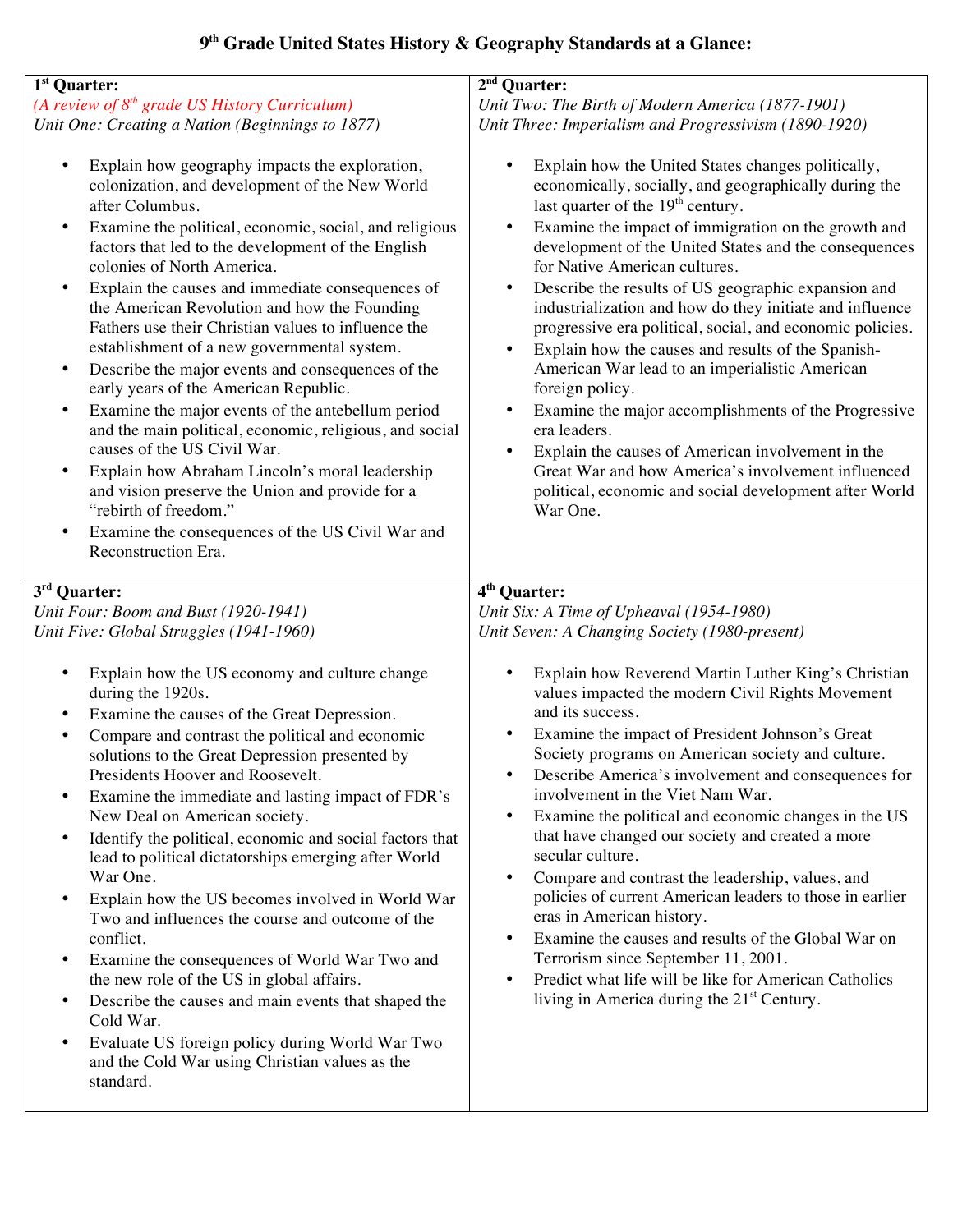# **10th Grade World History and Geography Standards at a Glance:**

| 1 <sup>st</sup> Marking Period                                                                                                                                                                                                                                                                                                                                                                                                                                                                                                                                                                                                                                                                                                                                                                                                                                                                                                                                                                                                                                                | 2nd Quarter                                                                                                                                                                                                                                                                                                                                                                                                                                                                                                                                                                                                                                                                                                                                                                                                                                                                                                                                                                                                                                                       |
|-------------------------------------------------------------------------------------------------------------------------------------------------------------------------------------------------------------------------------------------------------------------------------------------------------------------------------------------------------------------------------------------------------------------------------------------------------------------------------------------------------------------------------------------------------------------------------------------------------------------------------------------------------------------------------------------------------------------------------------------------------------------------------------------------------------------------------------------------------------------------------------------------------------------------------------------------------------------------------------------------------------------------------------------------------------------------------|-------------------------------------------------------------------------------------------------------------------------------------------------------------------------------------------------------------------------------------------------------------------------------------------------------------------------------------------------------------------------------------------------------------------------------------------------------------------------------------------------------------------------------------------------------------------------------------------------------------------------------------------------------------------------------------------------------------------------------------------------------------------------------------------------------------------------------------------------------------------------------------------------------------------------------------------------------------------------------------------------------------------------------------------------------------------|
| Unit One: Beginnings of Civilization                                                                                                                                                                                                                                                                                                                                                                                                                                                                                                                                                                                                                                                                                                                                                                                                                                                                                                                                                                                                                                          | Unit Three: The Middle Ages, Unit Four: The Renaissance,                                                                                                                                                                                                                                                                                                                                                                                                                                                                                                                                                                                                                                                                                                                                                                                                                                                                                                                                                                                                          |
| Unit Two: The Mediterranean World                                                                                                                                                                                                                                                                                                                                                                                                                                                                                                                                                                                                                                                                                                                                                                                                                                                                                                                                                                                                                                             | Reformation and European Exploration                                                                                                                                                                                                                                                                                                                                                                                                                                                                                                                                                                                                                                                                                                                                                                                                                                                                                                                                                                                                                              |
|                                                                                                                                                                                                                                                                                                                                                                                                                                                                                                                                                                                                                                                                                                                                                                                                                                                                                                                                                                                                                                                                               | Unit Five: The French Revolution & Napoleon: Transition to                                                                                                                                                                                                                                                                                                                                                                                                                                                                                                                                                                                                                                                                                                                                                                                                                                                                                                                                                                                                        |
| Explain how geography impacts the development of<br>early civilizations and how distinct cultures, religions,<br>and societies develop.<br>Explain why God created humans in His image and how<br>$\bullet$<br>human relationships with God and each other influence<br>societies and civilizations.<br>Examine the great achievements of classical Greece.<br>$\bullet$<br>Describe how Alexander the Great impacts the ancient<br>$\bullet$<br>world.<br>Examine the factors that allow the Roman Republic to<br>$\bullet$<br>become the most powerful and influential civilization in<br>the Mediterranean world.<br>Describe the causes and consequences of the geographic<br>$\bullet$<br>expansion of the Roman Empire.<br>Explain how the rise and spread of Christianity<br>$\bullet$<br>transforms the Roman World, Western Civilization, and<br>all of humanity.<br>Examine the causes and geopolitical consequences of the<br>$\bullet$<br>decline and fall of the Roman Empire.<br>Explain how Rome's legacy shapes Western civilization<br>and our Modern World. | <b>Modern Times</b><br>Explain the political, economic, and social developments in<br>$\bullet$<br>Western Europe during the Middle Ages.<br>Examine how the Catholic Church impacts life during the<br>$\bullet$<br>Middle Ages and leads to the Renaissance.<br>Examine how feudalism dominates European society and<br>$\bullet$<br>how it is replaced by nation-states.<br>Explain why Islamic expansion occurs so rapidly and how<br>$\bullet$<br>the cultural and religious consequences influence Western<br>Civilization.<br>Examine the significant social, economic, political, and<br>$\bullet$<br>cultural features of European society that led to World<br>exploration and conquest and the consequences of the<br>spread of Western Civilization.<br>Explain how the Catholic Church responds to Protestant<br>$\bullet$<br>challenges to the Church's authority.<br>Examine the main causes and consequences of the French<br>$\bullet$<br>Revolution.<br>Describe how Napoleon Bonaparte influences the course of<br>$\bullet$<br>World history. |
|                                                                                                                                                                                                                                                                                                                                                                                                                                                                                                                                                                                                                                                                                                                                                                                                                                                                                                                                                                                                                                                                               |                                                                                                                                                                                                                                                                                                                                                                                                                                                                                                                                                                                                                                                                                                                                                                                                                                                                                                                                                                                                                                                                   |
|                                                                                                                                                                                                                                                                                                                                                                                                                                                                                                                                                                                                                                                                                                                                                                                                                                                                                                                                                                                                                                                                               |                                                                                                                                                                                                                                                                                                                                                                                                                                                                                                                                                                                                                                                                                                                                                                                                                                                                                                                                                                                                                                                                   |
|                                                                                                                                                                                                                                                                                                                                                                                                                                                                                                                                                                                                                                                                                                                                                                                                                                                                                                                                                                                                                                                                               |                                                                                                                                                                                                                                                                                                                                                                                                                                                                                                                                                                                                                                                                                                                                                                                                                                                                                                                                                                                                                                                                   |
| 3rd Marking Period                                                                                                                                                                                                                                                                                                                                                                                                                                                                                                                                                                                                                                                                                                                                                                                                                                                                                                                                                                                                                                                            | <b>4th Marking Period</b>                                                                                                                                                                                                                                                                                                                                                                                                                                                                                                                                                                                                                                                                                                                                                                                                                                                                                                                                                                                                                                         |
| Unit Six: Industrialization and Imperialism (Non-European                                                                                                                                                                                                                                                                                                                                                                                                                                                                                                                                                                                                                                                                                                                                                                                                                                                                                                                                                                                                                     | Unit Eight: Prelude and World War Two                                                                                                                                                                                                                                                                                                                                                                                                                                                                                                                                                                                                                                                                                                                                                                                                                                                                                                                                                                                                                             |
| Perspectives)                                                                                                                                                                                                                                                                                                                                                                                                                                                                                                                                                                                                                                                                                                                                                                                                                                                                                                                                                                                                                                                                 | Unit Nine: The Modern World: 1945 to Present                                                                                                                                                                                                                                                                                                                                                                                                                                                                                                                                                                                                                                                                                                                                                                                                                                                                                                                                                                                                                      |
| Unit Seven: The Great War and Aftermath                                                                                                                                                                                                                                                                                                                                                                                                                                                                                                                                                                                                                                                                                                                                                                                                                                                                                                                                                                                                                                       |                                                                                                                                                                                                                                                                                                                                                                                                                                                                                                                                                                                                                                                                                                                                                                                                                                                                                                                                                                                                                                                                   |
| Explain how geography impacts the development of five<br>non-European civilizations and how distinct cultures,                                                                                                                                                                                                                                                                                                                                                                                                                                                                                                                                                                                                                                                                                                                                                                                                                                                                                                                                                                | Explain the political, economic, and social developments<br>$\bullet$<br>during the interwar period that created the conditions for<br>another World War.                                                                                                                                                                                                                                                                                                                                                                                                                                                                                                                                                                                                                                                                                                                                                                                                                                                                                                         |
| religions, and societies develop.<br>Explain how each civilization views their relationship                                                                                                                                                                                                                                                                                                                                                                                                                                                                                                                                                                                                                                                                                                                                                                                                                                                                                                                                                                                   | Examine the major events, results, and consequences of<br>$\bullet$<br>World War Two.                                                                                                                                                                                                                                                                                                                                                                                                                                                                                                                                                                                                                                                                                                                                                                                                                                                                                                                                                                             |
| with God and how human relationships with God and<br>each other influence the development of distinct cultures<br>and societies.                                                                                                                                                                                                                                                                                                                                                                                                                                                                                                                                                                                                                                                                                                                                                                                                                                                                                                                                              | Examine how World War Two impacts the post-colonial<br>$\bullet$<br>ambitions of the developing world including Indian and<br>Chinese civilizations.                                                                                                                                                                                                                                                                                                                                                                                                                                                                                                                                                                                                                                                                                                                                                                                                                                                                                                              |
| Examine the impact of European culture,<br>٠<br>industrialization, and imperial motivations.                                                                                                                                                                                                                                                                                                                                                                                                                                                                                                                                                                                                                                                                                                                                                                                                                                                                                                                                                                                  | Explain the causes, major events, and consequences of the<br>$\bullet$<br>Cold War.                                                                                                                                                                                                                                                                                                                                                                                                                                                                                                                                                                                                                                                                                                                                                                                                                                                                                                                                                                               |
| Explain the causes, major events, and global<br>$\bullet$                                                                                                                                                                                                                                                                                                                                                                                                                                                                                                                                                                                                                                                                                                                                                                                                                                                                                                                                                                                                                     | Examine the significant social, religious, economic,<br>$\bullet$                                                                                                                                                                                                                                                                                                                                                                                                                                                                                                                                                                                                                                                                                                                                                                                                                                                                                                                                                                                                 |
| consequences of the Great War (WWI).<br>Examine and determine trends that identify the unique<br>$\bullet$                                                                                                                                                                                                                                                                                                                                                                                                                                                                                                                                                                                                                                                                                                                                                                                                                                                                                                                                                                    | political, and cultural features of major countries in the<br>world today.                                                                                                                                                                                                                                                                                                                                                                                                                                                                                                                                                                                                                                                                                                                                                                                                                                                                                                                                                                                        |
| characteristics of Russian history.<br>Examine the factors that result in the overthrow of the<br>$\bullet$                                                                                                                                                                                                                                                                                                                                                                                                                                                                                                                                                                                                                                                                                                                                                                                                                                                                                                                                                                   | Examine the impact of the terrorist attacks of September<br>$\bullet$<br>11, 2001 on the United States and the world.                                                                                                                                                                                                                                                                                                                                                                                                                                                                                                                                                                                                                                                                                                                                                                                                                                                                                                                                             |
| Russian monarchy and establishment of the Soviet<br>Union and communism.                                                                                                                                                                                                                                                                                                                                                                                                                                                                                                                                                                                                                                                                                                                                                                                                                                                                                                                                                                                                      | Explain how the Catholic Church influences the world<br>$\bullet$<br>today and represents timeless values and truth in an ever<br>changing world.                                                                                                                                                                                                                                                                                                                                                                                                                                                                                                                                                                                                                                                                                                                                                                                                                                                                                                                 |
|                                                                                                                                                                                                                                                                                                                                                                                                                                                                                                                                                                                                                                                                                                                                                                                                                                                                                                                                                                                                                                                                               | Determine what lessons we can apply from world history<br>$\bullet$<br>to make a better future for ourselves and the rest of the<br>world.                                                                                                                                                                                                                                                                                                                                                                                                                                                                                                                                                                                                                                                                                                                                                                                                                                                                                                                        |